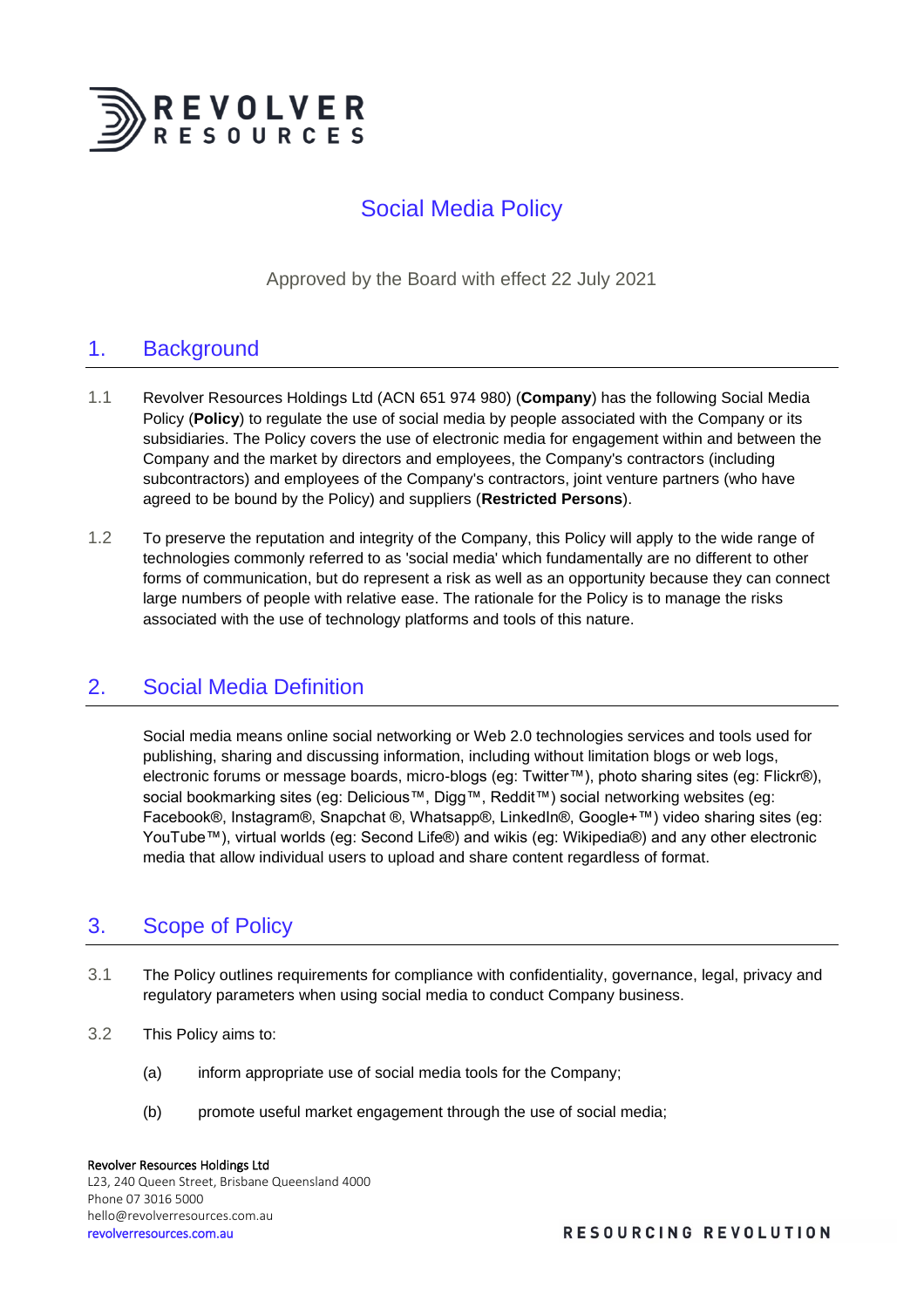

- (c) minimise problematic communications; and
- (d) manage the inherent challenges of speed and immediacy.
- 3.3 This Policy should be read in conjunction with other relevant policies and procedures of the Company and is not intended to cover personal use of social media where the author publishes information in their personal capacity and not on behalf of, or in association with the Company and no reference is made to the Company, its directors, employees, policies and products, suppliers, shareholders, other stakeholders or Company related issues.

# 4. Legislative & Policy Framework

The Restricted Persons are expected to demonstrate standards of conduct and behaviour that are consistent with relevant legislation, regulations and policies, including the following non-exhaustive list:

- (a) *Corporations Act 2001* (Cth) (**Corporations Act**);
- (b) ASX Listing and Operating Rules;
- (c) the Company's employment contracts; and
- (d) the Company's Trading Policy.

# 5. Policy Requirements

- 5.1 When using social media in relation to the Company, Restricted Persons are expected to:
	- (a) seek prior authorisation from the Company Secretary and Managing Director;
	- (b) adhere to Company policies and procedures;
	- (c) behave with caution, courtesy, honesty and respect;
	- (d) comply with relevant laws and regulations;
	- (e) only disclose information that has already been released to the market; and
	- (f) reinforce the integrity, reputation and values the Company seeks to foster.
- 5.2 Restricted Persons may enter into a separate standing arrangement with the Company to enable the Restricted Person to use social media in certain circumstances without obtaining the consent on every occasion from the Company Secretary and the Managing Director. Such a standing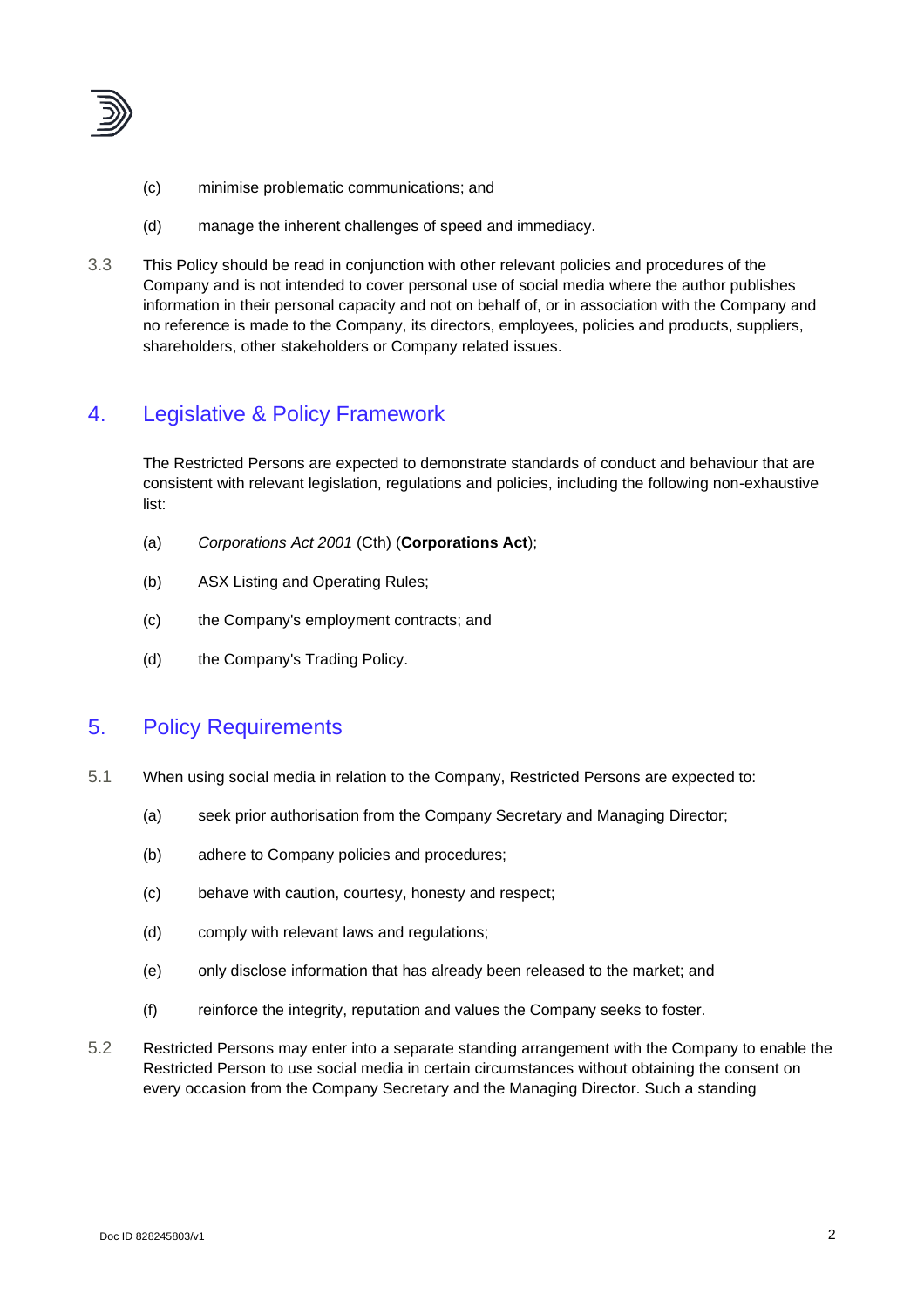

arrangement, could include, for example, the posting of announcements that the Company has released on the platform of the ASX.

- 5.3 The following content is not permitted under any circumstances:
	- (a) content that has not been released to the market;
	- (b) abusive, profane or language of a sexual nature;
	- (c) content not relating to the subject matter of that blog, board, forum or site;
	- (d) content which is false or misleading;
	- (e) confidential information about the Company or third parties;
	- (f) copyright or trade mark protected materials;
	- (g) discriminatory material in relation to a person or group based on age, colour, creed, disability, family status, gender, nationality, marital status, parental status, political opinion or affiliation, pregnancy or potential pregnancy, race or social origin, religious beliefs or activity, responsibilities, sex or sexual orientation;
	- (h) illegal material or materials designed to encourage law breaking;
	- (i) materials that could compromise the safety of any employee;
	- (j) materials which would breach applicable laws (Corporations Act and regulations, ASX Listing and Operating Rules, defamation, privacy, consumer and competition law, fair use, copyright, trade marks);
	- (k) material that would offend contemporary standards of taste and decency;
	- (l) material which would bring the Company into disrepute;
	- (m) personal details of Company directors, employees or third parties;
	- (n) spam, meaning the distribution of unsolicited bulk electronic messages; and
	- (o) statements which may be considered to be bullying or harassment.
- 5.4 If you have any doubt about applying the provisions of this policy, the Company Secretary and the Managing Director is the correct person to check with prior to using social media to communicate on behalf of the Company. Depending upon the nature of the issue and potential risk, it may also be appropriate to consider seeking legal advice prior to publication.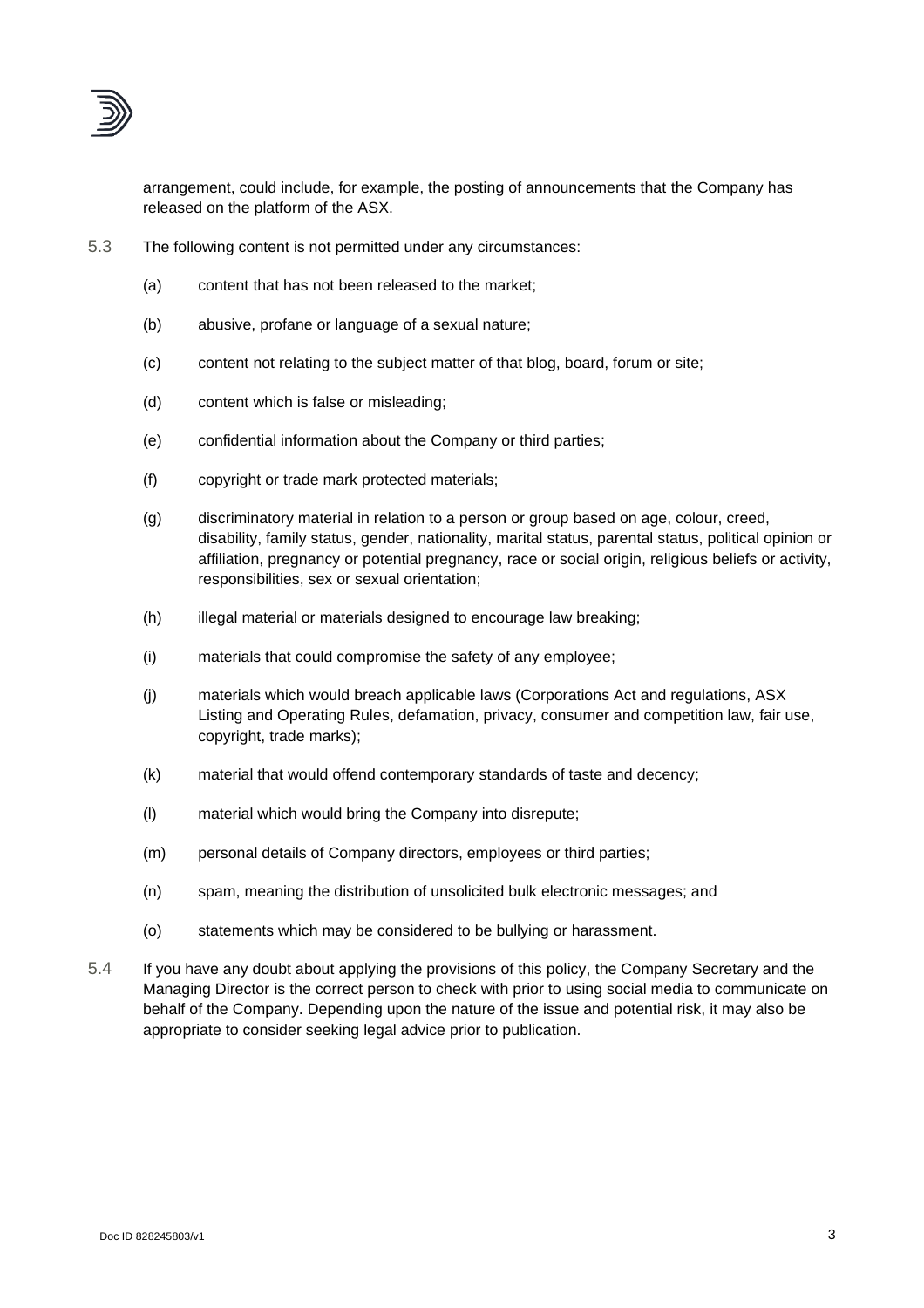

#### 6. Prior Authorisation

Authorisation from the Company Secretary and the Managing Director must be obtained before a Restricted Person can use social media including but not limited to uploading content or speaking on behalf of the Company.

# 7. Media Statements

Statements or announcements cannot be made through social media channels unless authorised by the Company. No Restricted Person may respond directly if approached by media for comment through social media and must refer the inquiry to the Company Secretary and Managing Director.

#### 8. Expertise

No Restricted Person may comment outside his or her area of expertise.

# 9. Confidential Information

Restricted Persons may only discuss publicly available information. Restricted Persons must not disclose confidential information, internal discussions or decisions of the board, employees, consultants or other third parties.

#### 10. Accuracy

Information published should be accurate, constructive, helpful and informative. Restricted Persons must correct any errors as soon as practicable and not publish information or make statements which are known to be false or may reasonably be taken to be misleading or deceptive.

#### 11. Identity

Restricted Persons must be clear about their professional identity, or any vested interests and must not use fictitious names or identities that deliberately intend to deceive, mislead or lie or participate in social media anonymously or covertly or via a third party or agency.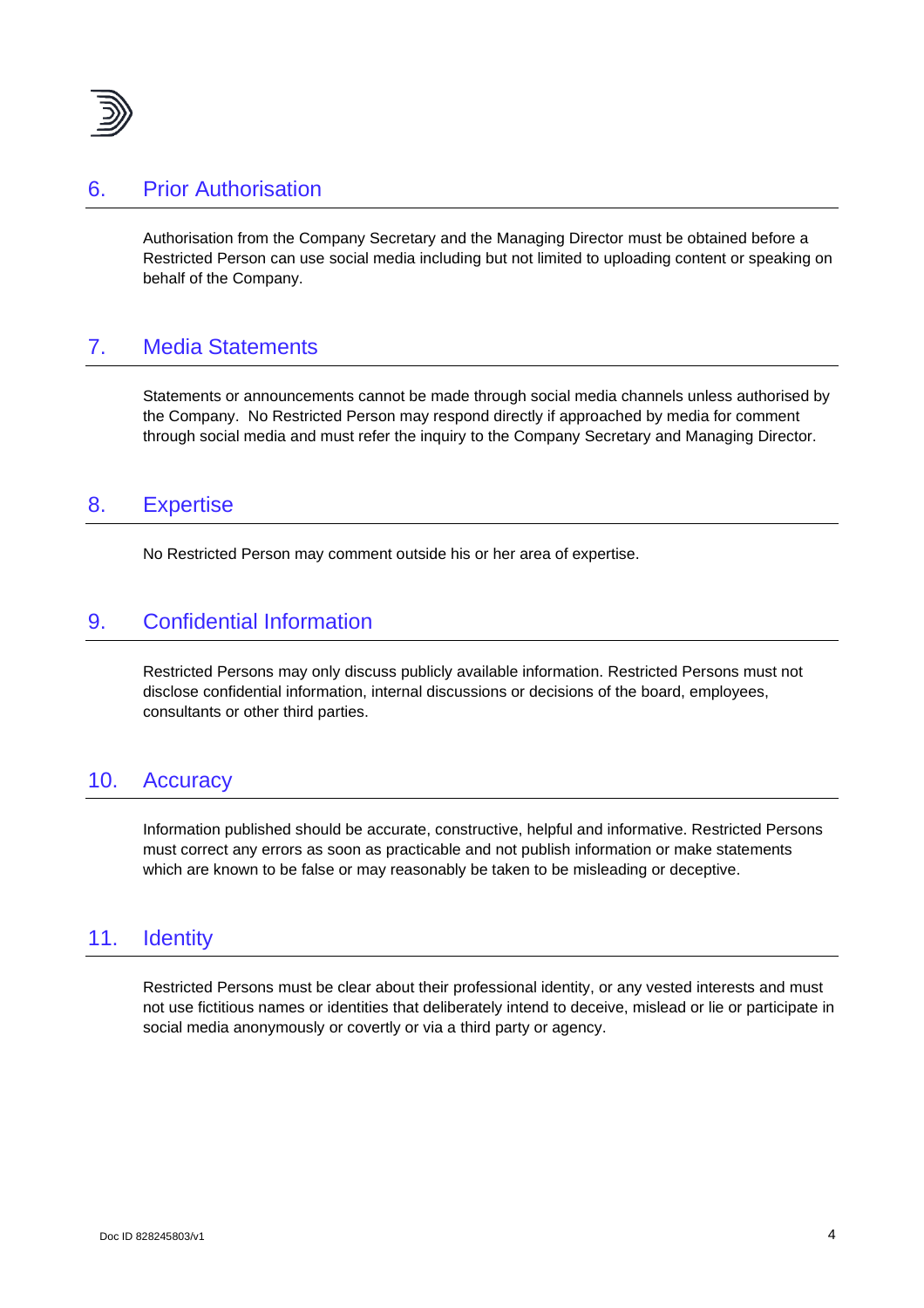

### 12. Personal Opinions

Restricted Persons should not express or publish a personal opinion on the Company generally or about Company business via social media and should be mindful of market disclosure rules when discussing or commenting on Company matters. Generally, Restricted Persons should not express personal opinions on Company decisions or business nor be critical of the Company and its personnel. If it is not possible to separate official Company positions from personal opinions, Restricted Persons should consider using a formal disclaimer to separate interests.

### 13. Privacy

Restricted Persons should be sensitive to the privacy of others. However, the Company is not required to seek permission from anyone who appears in any photographs, video or other footage before sharing these via any form of social media if it is the copyright owner of the relevant image or footage.

# 14. Intellectual Property

Restricted Persons, with written permission from the Board, will use the Company's own intellectual property where possible and shall obtain prior consent where the Company is not the creator or copyright owner, to use or reproduce copyright material including applications, sound recordings (speeches, music), footage (cinematographic vision), graphics (graphs, charts, logos, clip-art), images, artwork, photographs, publications or musical notation. Restricted Persons will also typically seek permission before publishing or uploading the intellectual property of a third party or before linking to another site or social media application.

# 15. Content of Social Media Statements

- (a) Restricted Persons will not comment, contribute, create, forward, post, upload or share content that is scurrilous, malicious or defamatory. Restricted Persons will endeavour to be courteous, patient and respectful of the opinions of others, including detractors and the discourteous.
- (b) Restricted Persons will be conscious of anti-discrimination laws and must not publish statements or information which may be discriminatory in a human rights sense.
- (c) Restricted Persons will remain mindful of language and expression and not lapse into excessive use of colloquialisms, having regard to an international audience.
- (d) Restricted Persons must not use social media when irritated, upset or tired.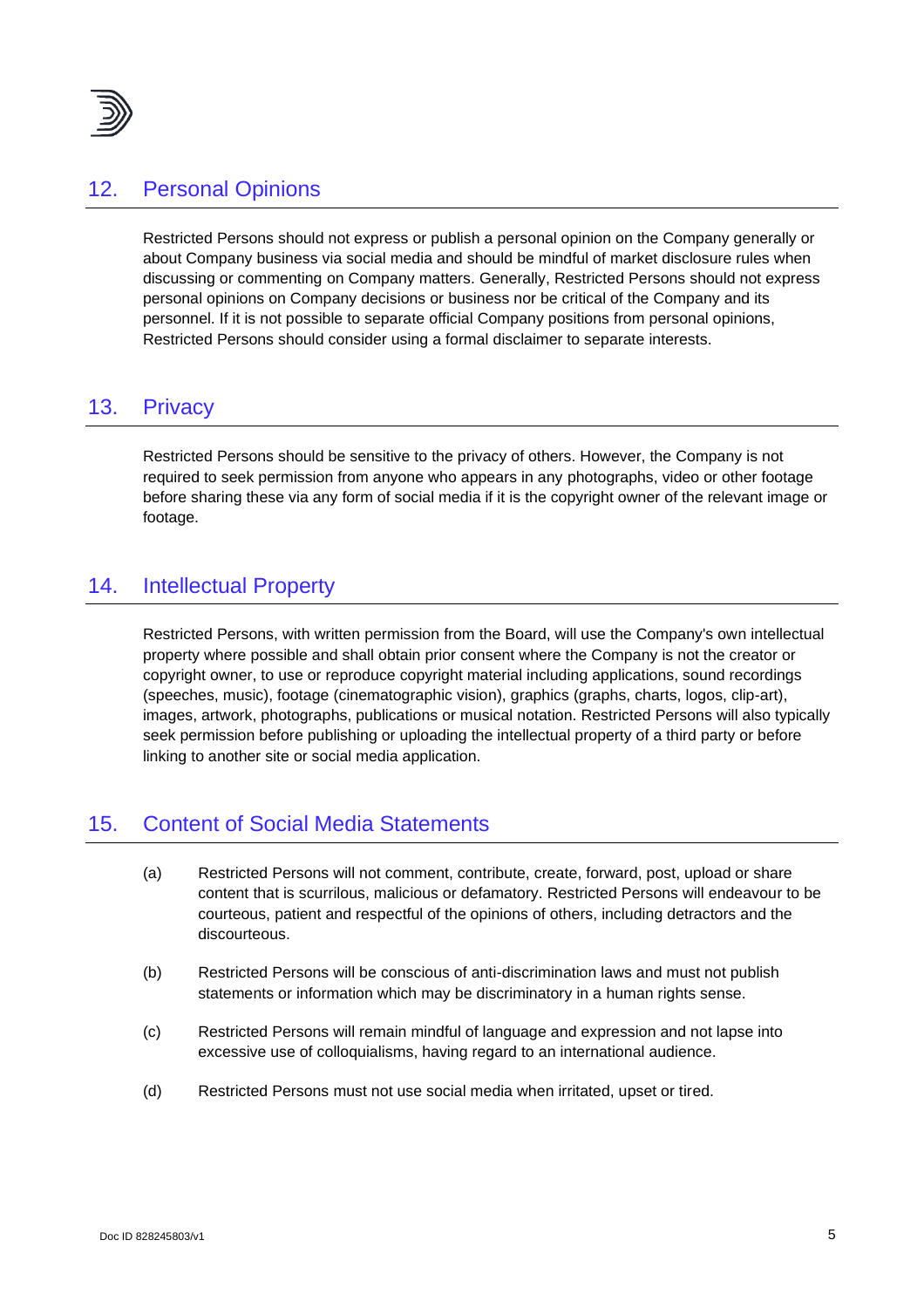

# 16. Personal Privacy

Restricted Persons should protect their personal privacy and guard against identity theft.

# 17. Modification and moderation

Restricted Persons should ensure that any social media sites created or contributed to can be readily edited, improved or removed and appropriately moderated.

#### 18. Responsiveness

The Company will endeavour to specify the type of comments and feedback that will receive a response and clearly communicate a target response time. Restricted Persons are required to make it easy for audiences to reach the Company and/or its subsidiaries by publishing appropriate company telephone numbers, generic emails, LinkedIn, and Facebook accounts.

### 19. Monitoring

The Company reserves the right, for legal compliance purposes, to monitor social media usage on its systems without advance notice and consistent with any applicable state, federal or international laws. The Company may be legally required to produce logs, diaries and archives of social media use to judicial, law enforcement and regulatory agencies and will comply with any relevant requests. Restricted Persons and other users should govern themselves accordingly.

### 20. General Responsibilities

Restricted Persons should seek advice or authorisation from the Company Secretary on using social media or, if unsure about applying the provisions of this Policy, should register social media accounts with the Company, understand and comply with the provisions in this Policy and any End User Licence Agreements, seek training and development for using social media and maintain records of email addresses, comments, 'friends', followers and printed copies or electronic 'screen grabs' when using externally hosted sites to the extent practicable. Each Restricted Person is responsible for adhering to the Company's Social Media Policy.